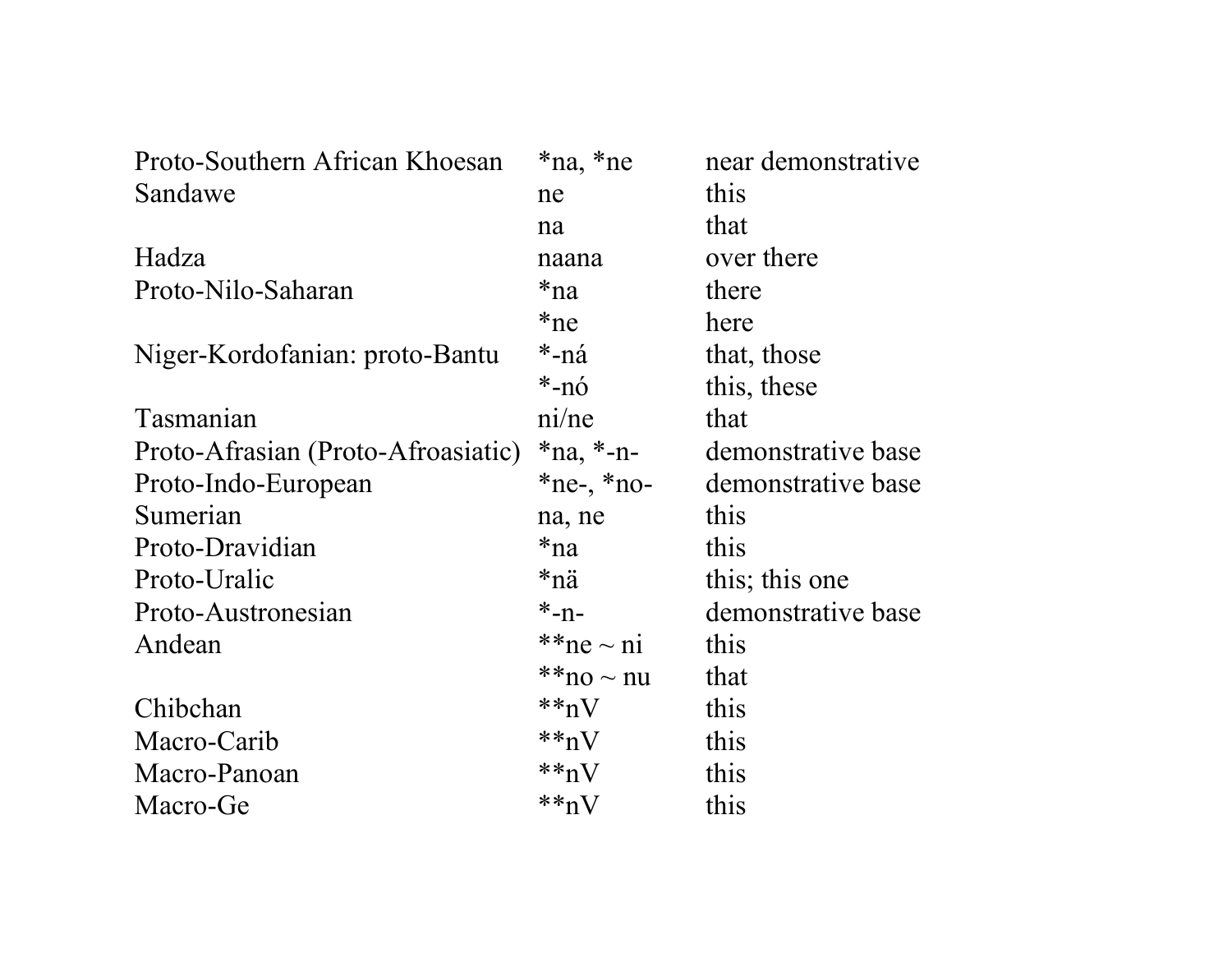| Proto-Southern African Khoesan | $*ta$          | demonstrative pronoun (this one)         |
|--------------------------------|----------------|------------------------------------------|
| Sandawe                        | *tee           | else, otherwise                          |
| Proto-Nilo-Saharan             | $*ti$          | demonstrative pronoun (this one)         |
| Niger-Kordofanian: Proto-Bantu | $*$ -tí        | that, namely                             |
| Proto-Afrasian (Afroasiatic)   | $*ti$          | this (feminine)                          |
| Proto-Southern Cushitic        | *taa           | here/there                               |
| Proto-Indo-European            | $*$ to-, ta-   | demonstrative base (English <i>the</i> ) |
| Proto-Austronesian             | $*$ -t-        | demonstrative base                       |
| Macro-Tucanoan                 | $**$ ti ~ ta   | demonstrative root                       |
| Macro-Carib                    | **ti $\sim$ ta | demonstrative root                       |
| Andean                         | **ti $\sim$ ta | demonstrative root                       |
| Macro-Panoan                   | **ti $\sim$ ta | demonstrative root                       |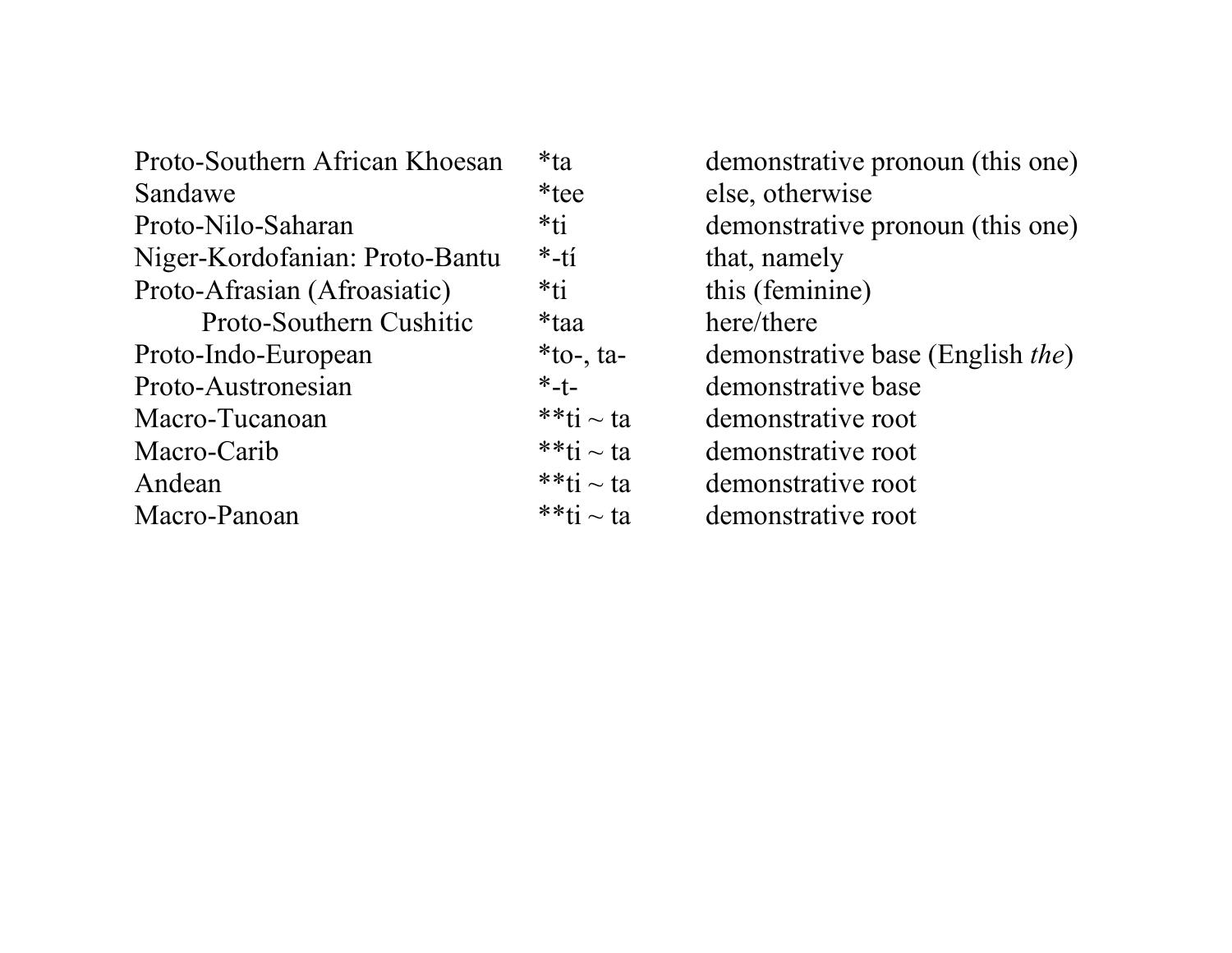| Proto-Southern African Khoesan     | $*ka$       | demonstrative root            |
|------------------------------------|-------------|-------------------------------|
| Sandawe                            | ká          | that (conjunction)            |
| Proto-Nilo-Saharan                 | $*ka$       | that                          |
|                                    | $*ki$       | this                          |
| Proto-Afrasian (Proto-Afroasiatic) | *kaa        | this                          |
| Proto-Indo-European                | *ko-, *ke-  | this one (English <i>he</i> ) |
| Altaic                             | ** $k^h$ 0- | this                          |
| Guarani                            | $k_{0}$     | this                          |
| Puquina                            | $k_{0}$     | this, that                    |
| Caraja                             | kua         | this                          |
| Kamakan                            | kue         | that                          |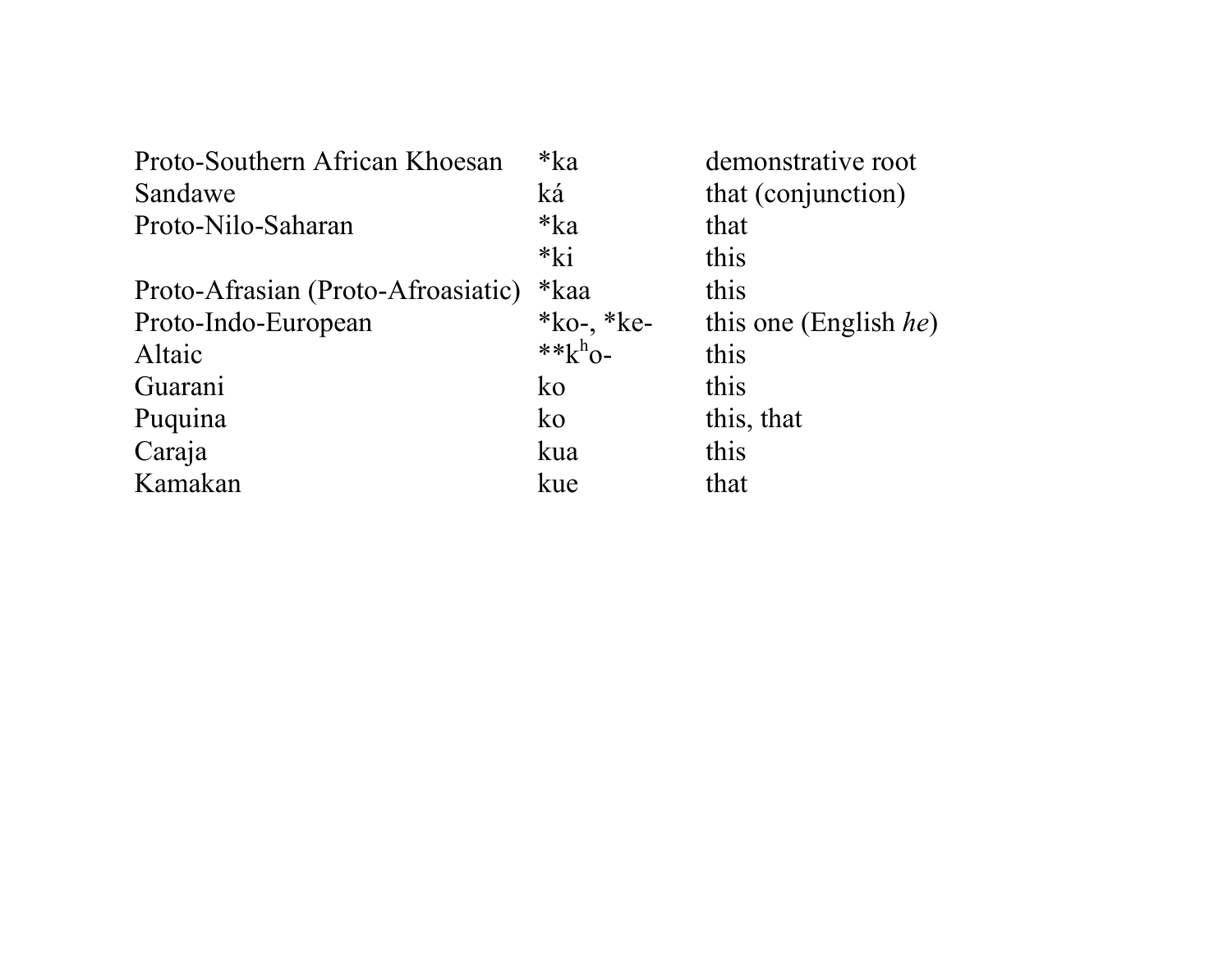| Proto-Southern African Khoesan     | $*_{sa}$                       | demonstrative pronoun          |
|------------------------------------|--------------------------------|--------------------------------|
|                                    | $*_{\rm Si}$                   | indefinite 3rd person pronoun  |
| Proto-Nilo-Saharan                 | $*_{\rm Si}$                   | this one                       |
| Proto-Afrasian (Proto-Afroasiatic) | $*_{\rm Si}$                   | 3rd person singular pronoun    |
| (proto-Southern Cushitic           | $*$ ?asa                       | there                          |
| Proto-Indo-European                | $*_{SO}$ -                     | demonstrative stem (this/that) |
|                                    | $*_{-S}$                       | 3rd person singular marker     |
| Japanese                           | $SO-$                          | that                           |
| Proto-Uralic                       | $*_{\text{S} \ddot{\text{a}}}$ | demonstrative stem             |
|                                    | $*$ -se                        | 3rd person singular marker     |
| Kartvelian                         | $*_{-S}$                       | 3rd person singular marker     |
| Proto-Austronesian                 | $*_{\text{Si}-}$               | 3rd person article             |
|                                    |                                |                                |

| Proto-Southern African Khoesan         | $*_{3a}$ , $*_{3u}$ | indefinite 3rd person pronoun |
|----------------------------------------|---------------------|-------------------------------|
| Proto-Nilo-Saharan                     | $*_{Z\acute{a}}$    | someone                       |
|                                        | $*_{71}$            | something                     |
| Proto-Afrasian (Proto-Afroasiatic) *za |                     | indefinite 3rd person pronoun |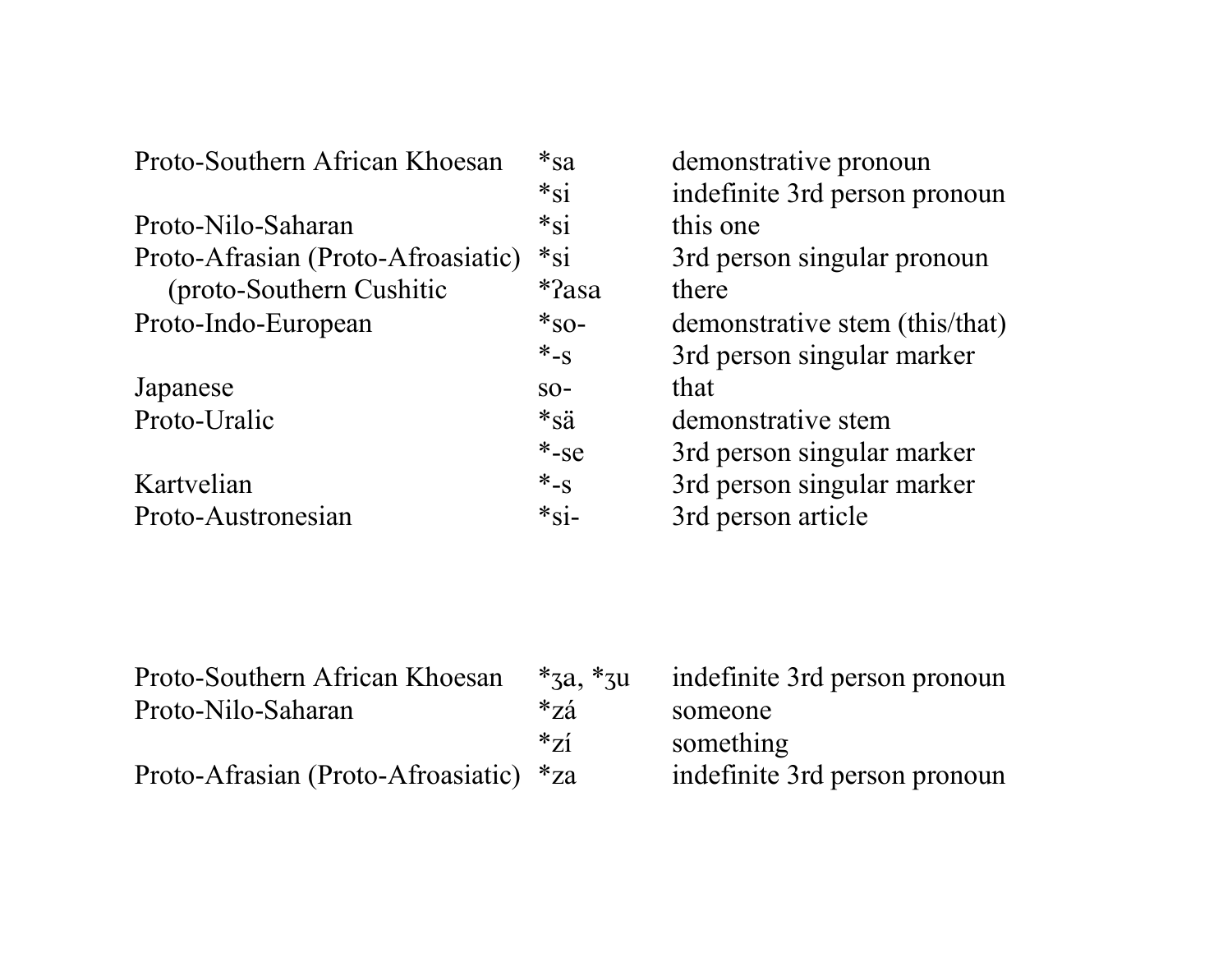| Proto-Southern African Khoesan     | $*$ ma    | indefinite 3rd person pronoun |
|------------------------------------|-----------|-------------------------------|
| Proto-Nilo-Saharan                 | $*(a)$ ma | that one referred to          |
| Proto-Afrasian (Proto-Afroasiatic) | $*_{m}$ - | indefinite 3rd person pronoun |
| Proto-Indo-European                | $*$ mo    | this                          |
| Kartvelian                         | $*a-ma$   | this, that                    |
| Indo-European: Celtic              | $*$ ma    | this                          |
| Fino-Ugric                         | $*mu$     | other, another                |

| Proto-Southern African Khoesan     | $*h-$ | demonstrative base             |
|------------------------------------|-------|--------------------------------|
| Sandawe                            | heu   | this one                       |
|                                    | hau   | that one                       |
| Hadza                              |       | ha, ha-ko this (masc., fem.)   |
| Proto-Afrasian (Proto-Afroasiatic) | $*h-$ | this/that (demonstrative base) |
|                                    | $*ha$ | this one, that one             |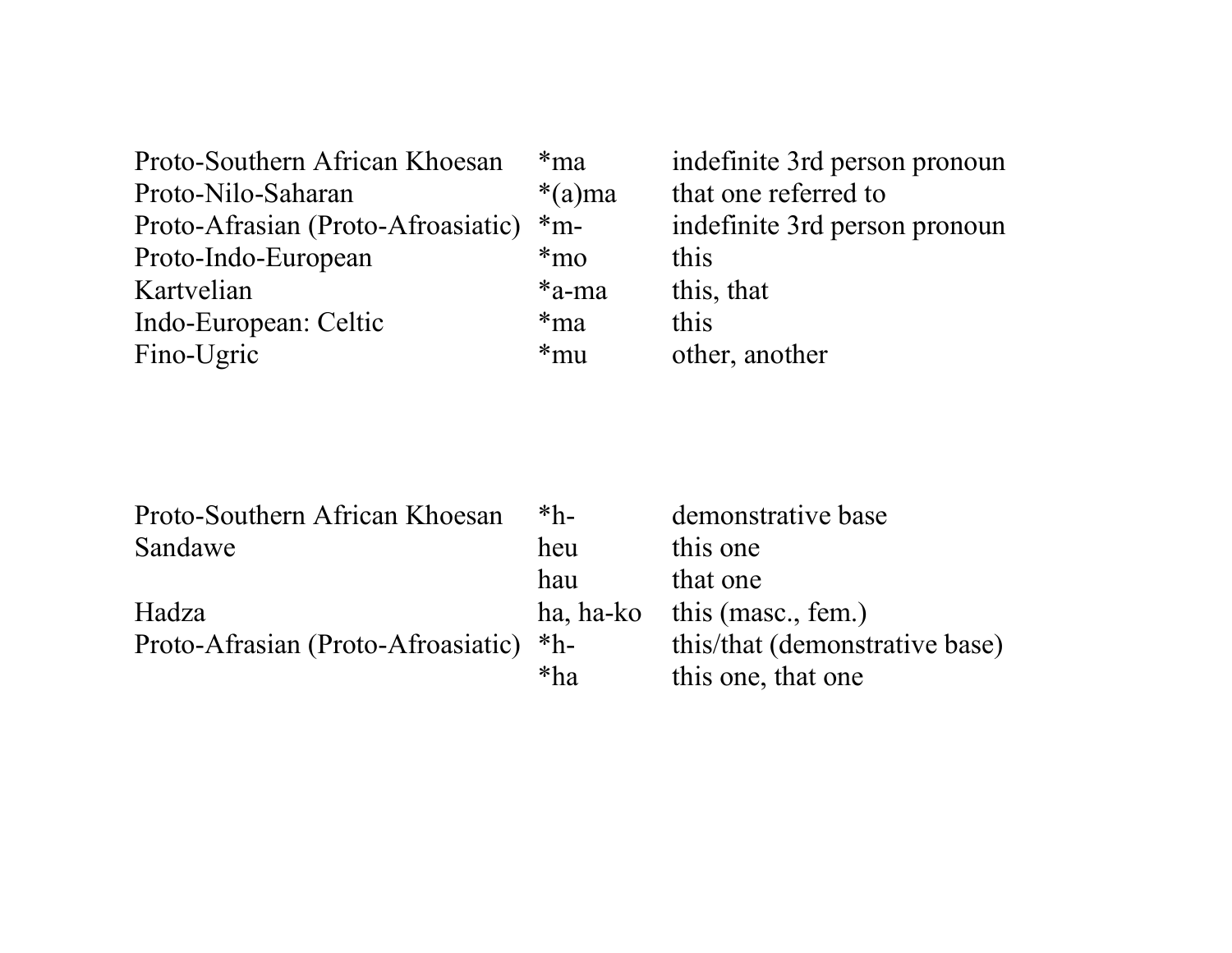| Proto-Southern African Khoesan         | *da                   | interrogative stem |
|----------------------------------------|-----------------------|--------------------|
| Niger-Kordofanian: Bantu               | $-6-$                 | demonstrative root |
| Proto-Nilo-Saharan                     | $*nda/*ndi$ this/that |                    |
| Proto-Afrasian (Proto-Afroasiatic) *da |                       | this               |

| Proto-Southern African Khoesan    | $*_{\text{wa}}$ | each, any, other, some        |
|-----------------------------------|-----------------|-------------------------------|
|                                   | $*we$           | that                          |
| Sandawe                           | wa              | there                         |
| Proto-Nilo-Saharan                | *wá             | indefinite 3rd person pronoun |
| Proto-Trans-New Guinea            | $*ua$           | he/she                        |
| Tasmanian                         | wa/we           | this                          |
| Proto-Afrasian (Proto-Afroasiatic | $*_{\text{W2}}$ | demonstrative root            |
|                                   | $*$ wat-        | each                          |
| Proto-Sino-Tibetan                | $*_{\rm W}V$    | demonstrative root            |